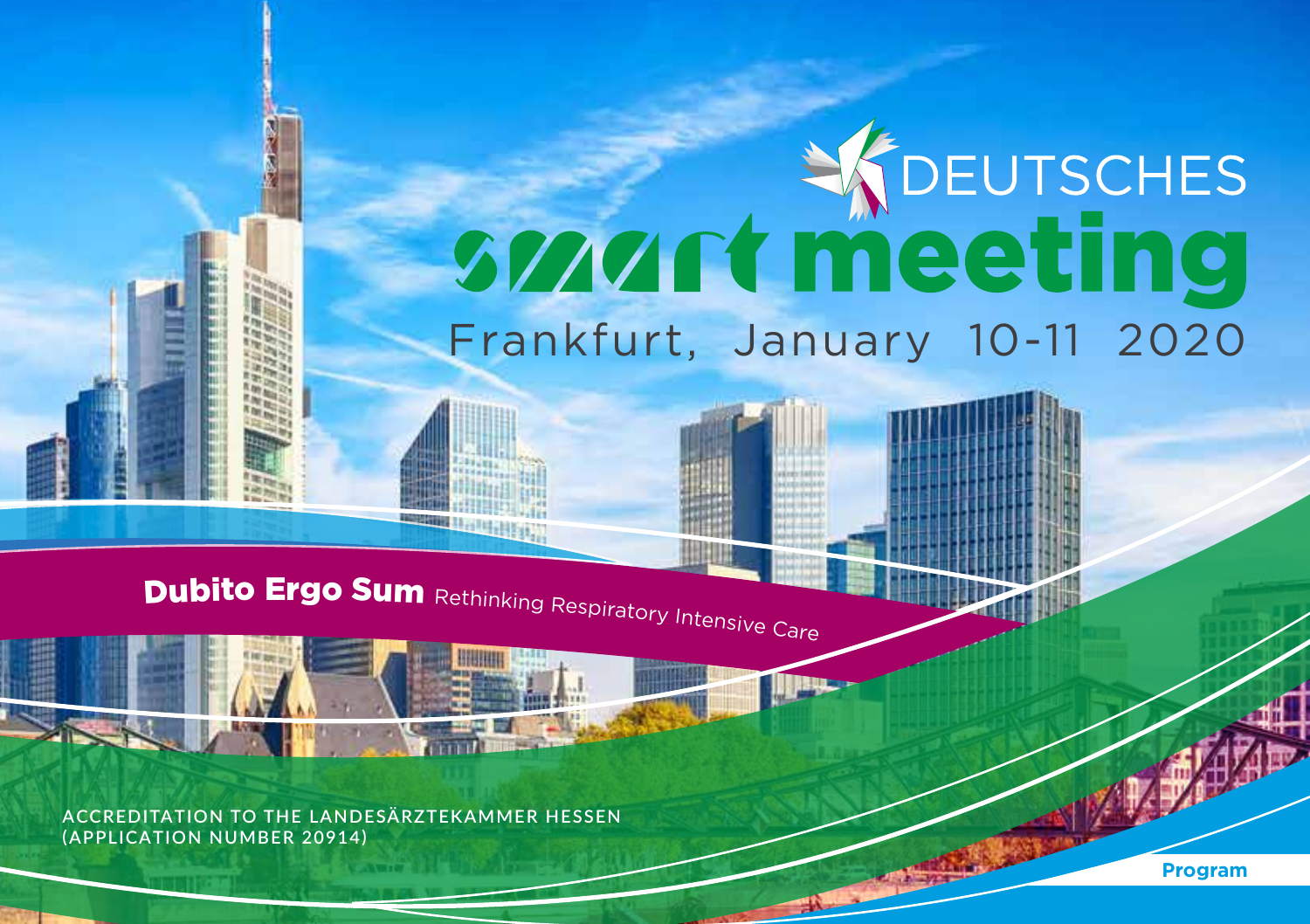## **SWART Meeting** Frankfurt, January 10-11 2020



SMART **– SCIENTIFIC BOARD**

M. Antonelli, A. Braschi, G. Conti, L. Gattinoni, A. Pesenti, M. Quintel, F. Raimondi, M. Senturk

> SMART **– SCIENTIFIC SECRETARIAT** G. Bellani, L. Brazzi, M. Girardis

SMART **– LOCAL ORGANIZING AND SCIENTIFIC COMMITTEE** L. Gattinoni, M. Quintel

SMART **– ORGANIZING SECRETARIAT**

**Start Promotion Eventi S.r.l.** | Via Mauro Macchi, 50 - 20124 Milano – Italy Ph + 39 02 67071383 | Fax + 39 02 67072294 E-mail: info@startpromotioneventi.it www.startpromotioneventi.it | www.smartonweb.org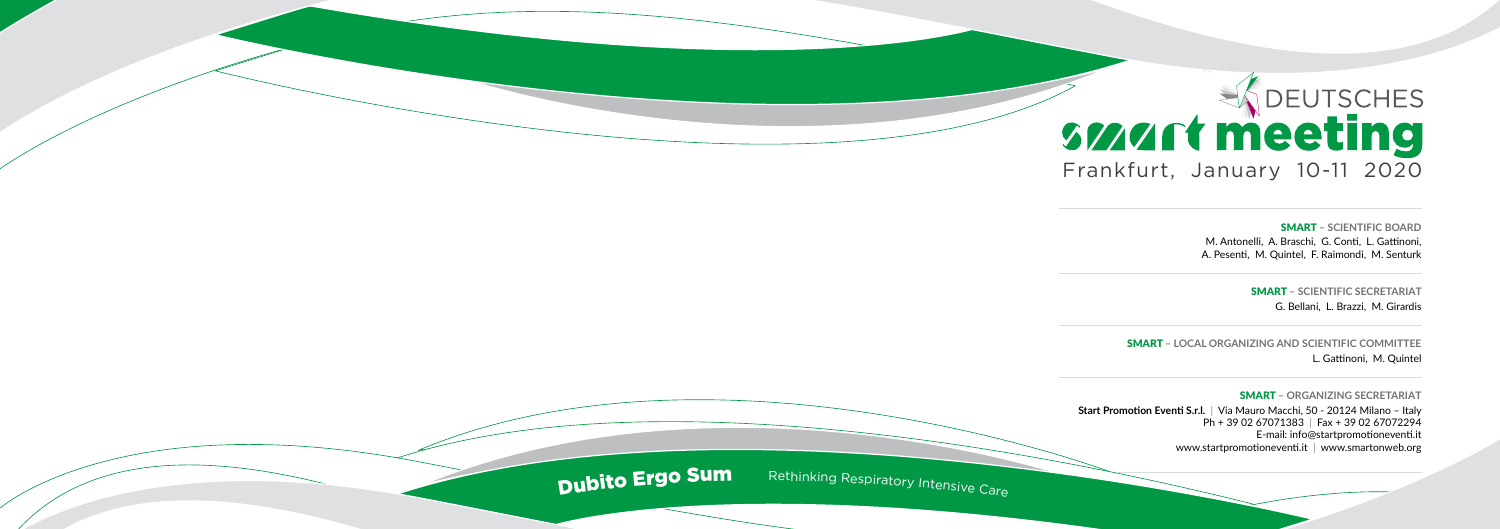| n (UK)      | <b>Karagiannidis C.</b> Colonia (D) |                   |
|-------------|-------------------------------------|-------------------|
| a (I)       | Marini J.J.                         | St. Paul MN (USA) |
| to (CDN)    | Mercat A.                           | Angers (F)        |
| n (UK)      | Payen D.                            | Paris (F)         |
| o (I)       | Pelosi P.                           | Genova (I)        |
| ofrd (UK)   | Pesenti A.                          | Milano (I)        |
| a (I)       | Quintel M.                          | Goettingen (D)    |
| ster (D)    | Ranieri V.M.                        | Bologna (I)       |
| ingen (D)   | Schael S.                           | Aachen (D)        |
| (GR)        | Thompson B.T.                       | Boston (USA)      |
| ampton (UK) | Vincent J.L.                        | Brussels (B)      |
| ıla (S)     | Ziegeler S.                         | Ibbenbueren (D)   |

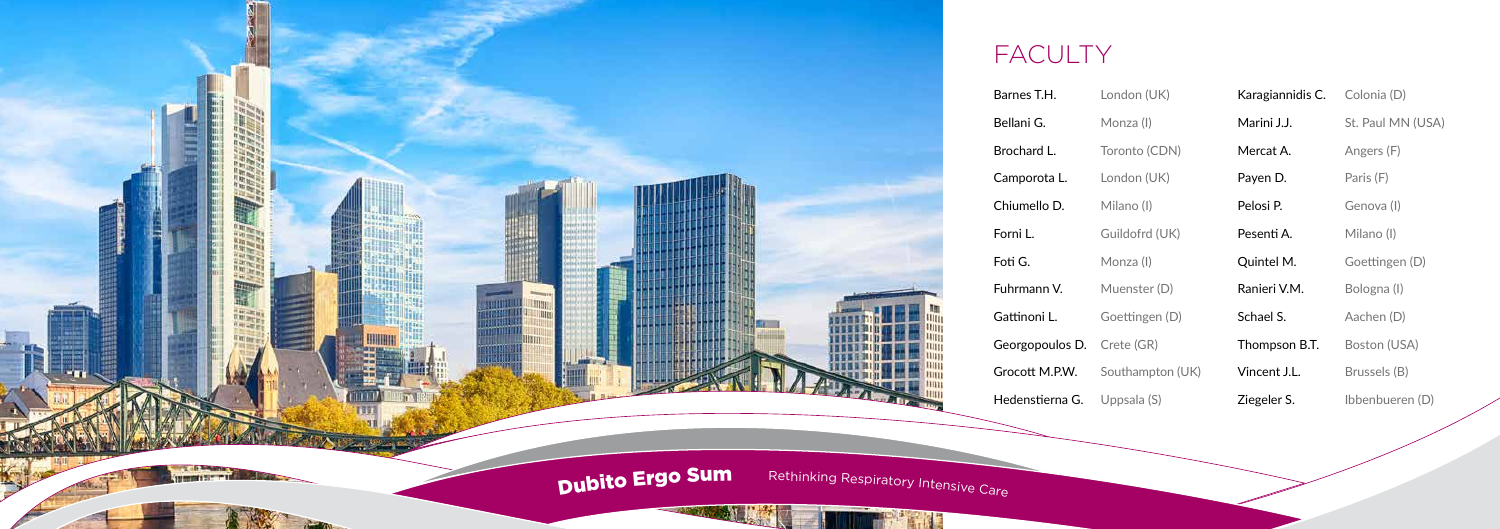## FRIDAY JAN 10 SATURDAY JAN 11

#### SESSION 1

- 8.30 **Which components of energy, pressure and power cause VILI?** J.J. Marini
- 9.00 **Lung mechanics, energy and protection** T.H. Barnes
- 9.30 **Measurement of respiratory mechanics during assisted ventilation. [Does it matter?]** G. Bellani
- 10.00 *Coffee break*
- 10.20 **Compliance or ∆P to titrate PEEP in ARDS: I doubt** A. Mercat
- 10.50 **Using old techniques to set an individual PEEP during mechanical ventilation** G. Hedenstierna
- 11.20 **Should we recruit the lung (no matter what) or we may accept (some degree of) the lung closed?** V.M. Ranieri
- 11.50 **To sigh or not to sigh** G. Foti
- 12.20 **Control of breathing during mechanical ventilation - A system in jail** D. Georgopoulos
- 12.50 **Noninvasive nebulization**  P. Pelosi
- 13.20 *Lunch break*

#### SESSION 3

Experiment on the international spiratory International Section Care international spiratory International Section Care international spiratory International spiratory International spiratory International spiratory Intern **Searching for antimatter galaxies - the AMS Experiment on the international space station (ISS)** S. Schael

- 09.00 **Critical thresholds of acute hypoxemia and adaptive mechanisms** M.P.W. Grocott
- 09.30 **Carbon dioxide tension and store interactions** L. Gattinoni
- 10.00 **Extracorporeal renal replacment and lung failure - where is the link?** L. Forni
- 10.30 *Coffee break*
- 10.50 **Modifying CO2 removal in low flow devices**  L. Camporota
- 11.20 **Decarboxylation by a dialysis-like device**  V. Fuhrmann
- 11.50 **Balancing ventilation and extracorporeal gas exchange**  M. Quintel
- 12.20 **Mechanical power and low flow CO2 removal devices**  D. Chiumello
- 12.50 **Low flow CO2 removal devices for COPD**  C. Karagiannidis
- 13.20 *Farewell lunch*

#### SESSION 2

- 14.20 **Cisatracurium for ARDS: ROSE has thorns**  B.T. Thompson
- 14.50 **ARDS lung sepsis?**  D. Payen
- 15.20 **The burden of inflammation in extracorporeal lung support** S. Ziegeler
- 15.50 **ARDS as a three-compartment model**  L. Brochard
- 16.20 *Break*
- 16.40 **Do we really need ARDS**  A. Pesenti
- 17.10 **Usual Care as a Control Arm in ICU trials: a siren song?**  B.T. Thompson
- 17.40 **We should improve our clinical trials**  J.L. Vincent
- 18.10 *Special Lecture*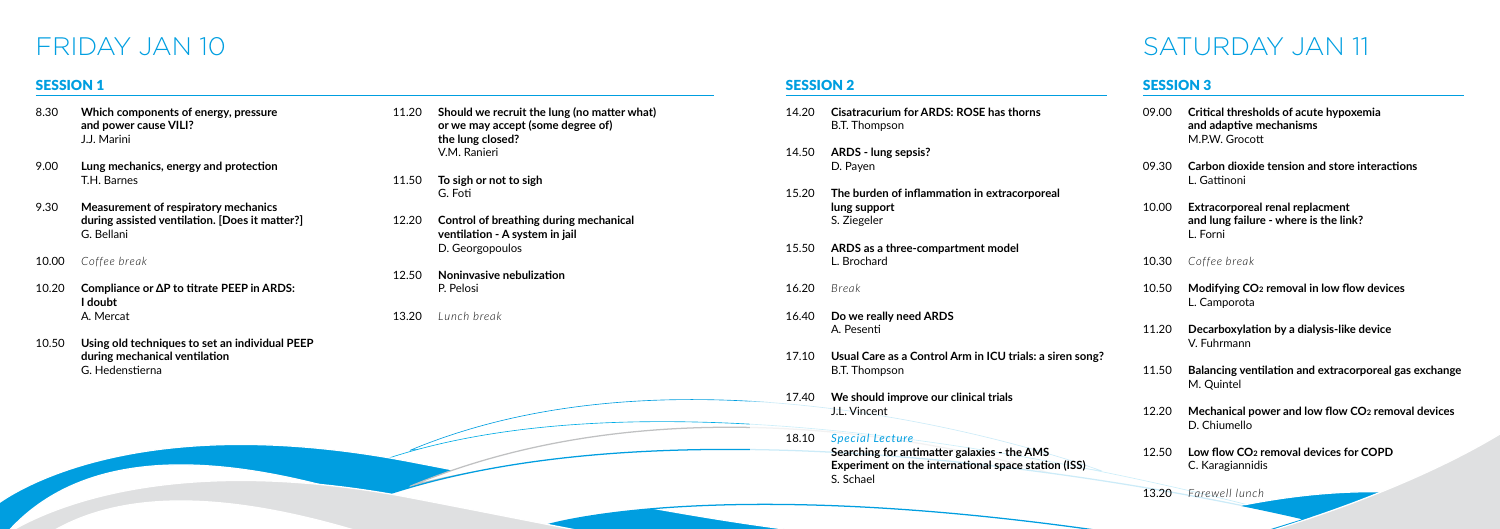#### HOW TO REACH THE MEETING VENUE

The meeting venue is located in the city centre, a 5-minute walk from Frankfurt Central Station and well connected to Frankfurt International Airport.

FROM FRANKFURT INTERNATIONAL AIRPORT Distance to the meeting venue: 12 Km (approx. 20 min. by taxi). Public transport: Direct connection to Frankfurt Central Station by "S-Bahn" lines S8/S9. The Frankfurt Central Station is at walking distance to the meeting venue.

FROM FRANKFURT CENTRAL STATION (HAUPTBAHNHOF) Walking distance to the meeting venue (1 Km).

The Secretariat Desk is available in the Exhibition Area  $(1<sup>st</sup>$  floor of the Scandic Hotel), from 08.00 a.m. of Friday January 10 to the closing of the scientific sessions, according to the following opening hours:

FRANKFURT UNDERGROUND (U-BAHN) Metro station: Frankfurt Hauptbahnhof (Frankfurt Central Station).



#### **ACCREDITATION**

### GENERAL INFORMATION

#### MEETING VENUE

**Scandic Frankfurt Museumsufer**  Wilhelm-Leuschner-Straße 44, 60329 Frankfurt am Main, Germany Tel: +49 69 9074590 www.scandichotels.com



#### OFFICIAL LANGUAGE

The official language of the Meeting is English. No translation provided.

#### ON-SITE SECRETARIAT

| Friday   | January 10 8.00 - 19.00 |
|----------|-------------------------|
| Saturday | January 11 8.30 - 14.00 |

#### **SECRETARIAT DESKS**

- **Pre-registered**
- $\blacksquare$  New registrations
- $\blacksquare$  Faculty
- Exhibitors

An application for credit points has been addressed to Landesarztekammer Hessen (Application number 20914).

#### REGISTRATION FEES

*The congress bag is guaranteed to pre-registered participants only.*

#### INSTRUCTIONS FOR PAYMENT



Payment of the registration fees can be made as follows: **Cash** or **Credit Card** (VISA, MASTERCARD, MAESTRO, MONETA).

**Dubito Ergo Sum** Rethinking Respiratory Intensive Care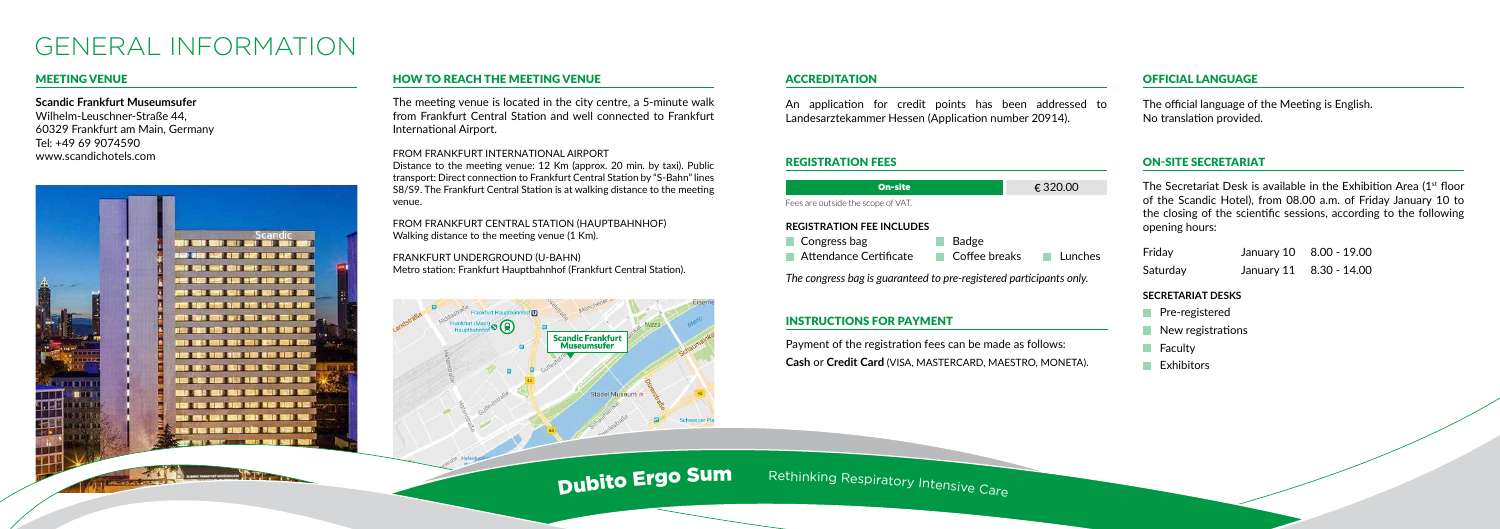